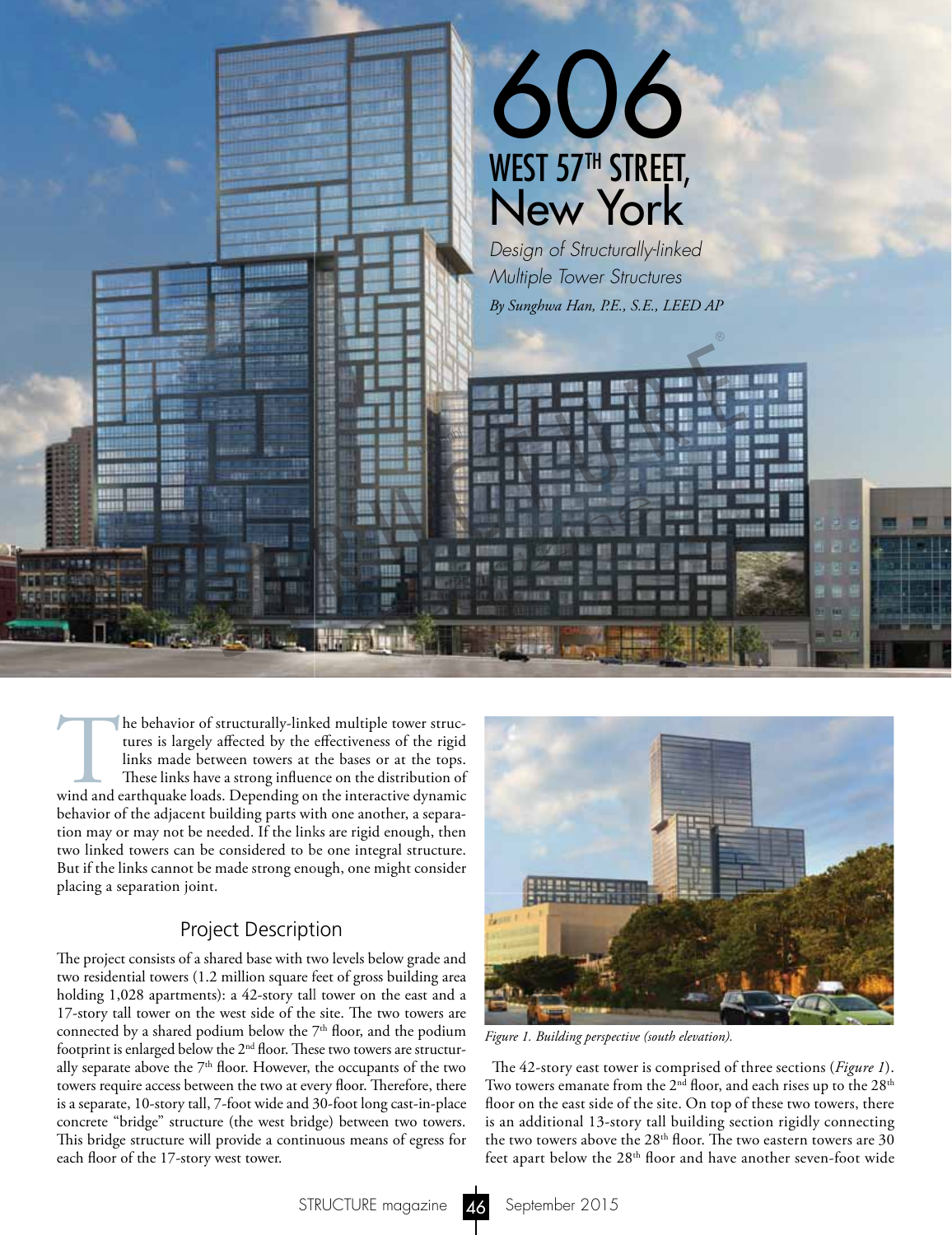

*Figure 2. Site plan.*

and 14-inch thick concrete slab pedestrian corridor-bridge (the east bridge) connecting them at every floor from the  $3<sup>rd</sup>$  floor to the 28<sup>th</sup> floor. The corridor bridges are fixed to one tower but rest on sliding bearing pads on the other tower. This allows the two eastern towers to sway independently of one another from the  $3<sup>rd</sup>$ floor to the  $28<sup>th</sup>$  floor.

The ground level gently slopes down to the west in the site. Thus, a portion of the ground floor is exposed above grade at the southwest corner of the site. Top of rock elevation gradually slopes to the west, but drops drastically at the northwest corner of the site. Spread footings or excavated piers resting on an allowable bearing capacity of 40 tons per square foot (tsf) bedrock was recommended in the eastern portion of the site. The site is surrounded by the existing low-rise buildings ranging in height from three to seven stories tall. Most of the existing buildings are planned to be underpinned except the relatively newer buildings at the west end of the site. These buildings were found to be supported by caissons. The structure will also have caissons in this western portion of the site, where the top of rock elevation is low.

#### Structural System of Towers

A combination of cast-in-place concrete (CIP) shear walls and 10-inch thick flat plates supported by CIP columns and shear walls is utilized to resist gravity loads, wind loads and earthquake loads. Some of the tower columns need to be transferred to accommodate a variation in the architectural layouts.

The main elevator core located in the middle of the site (one of two eastern towers – *Figure 2*) provides vertical transportation for occupants of other towers. This main core is constructed with concrete shear walls. It is the primary source of the overall building stiffness, resisting the lateral loads and reducing the calculated displacements of the east tower.

The seismic load resisting system of the buildings is defined to be a "Shear wall-Frame Interactive System with Ordinary Moment Frames and Ordinary Reinforced Concrete Shear walls" per the New York City Building Code (NYCBC) 2008. This system allows utilizing frame elements as a part of the seismic load resisting system for a building with a seismic design category B rating. It was beneficial to consider contribution of frames in the seismic load resisting system to reduce the calculated building displacements.

## Structural System of Two Bridges and Separation Joints

Originally, both bridges (west and east) were designed as a concrete slab pedestrian corridor-bridge fixed to one tower and supported on a sliding connection resting on the other tower at every floor. The lateral displacements of each tower were calculated, and the largest relative displacement was used to determine the distance of the separation joint for these elements shared by the adjacent towers. allows the two<br>
si allows the two<br>
originally, both bridges (we<br>
sidding connection resting on<br>
n the site. Thus, a<br>
displacements of each tower<br>
e at the southwest<br>
displacement was used to de<br>
shopes to the west,<br>
joint

The displacements due to wind loads were calculated using the results from the wind tunnel test performed by Rowan Williams Davies & Irwin Inc. (RWDI). The elastic displacements due to the seismic loads were also calculated based on the elastic dynamic analysis (response spectrum analysis). These calculated displacements were magnified using the deflection amplification factor of  $C_d = 5$  for Shear Wall-Frame Interactive System to compute the inelastic maximum displacements as per ASCE 7. These calculated inelastic maximum displacements were significantly larger than the displacements due to the wind loads.

The required distance of separation joints was calculated to be 2 inches at the sliding connection of the east bridge and approximately 9 inches at the sliding connection of the west bridge, assuming two towers can be moving in opposite directions at the same time. The 2 inches of movement can be easily accommodated, but the 9 inches seismic separation requirement became a critical issue to the cladding design.

### Code Requirements for Building Separation

The building code allows the use of alternate methods to compute the distance of separation gaps which generally produce preferable results. When considering a seismic separation at the lot line, it is acceptable to set back structure from the property line by 1 inch for every 50 feet in height according to the NYCBC 2008 for structures assigned to seismic design category A, B or C (the project building is assigned to Seismic Design Category B). This section of the code may be applied to separate structures, assuming that the provided separation is sufficient enough to avoid significant damage to the adjoining structures.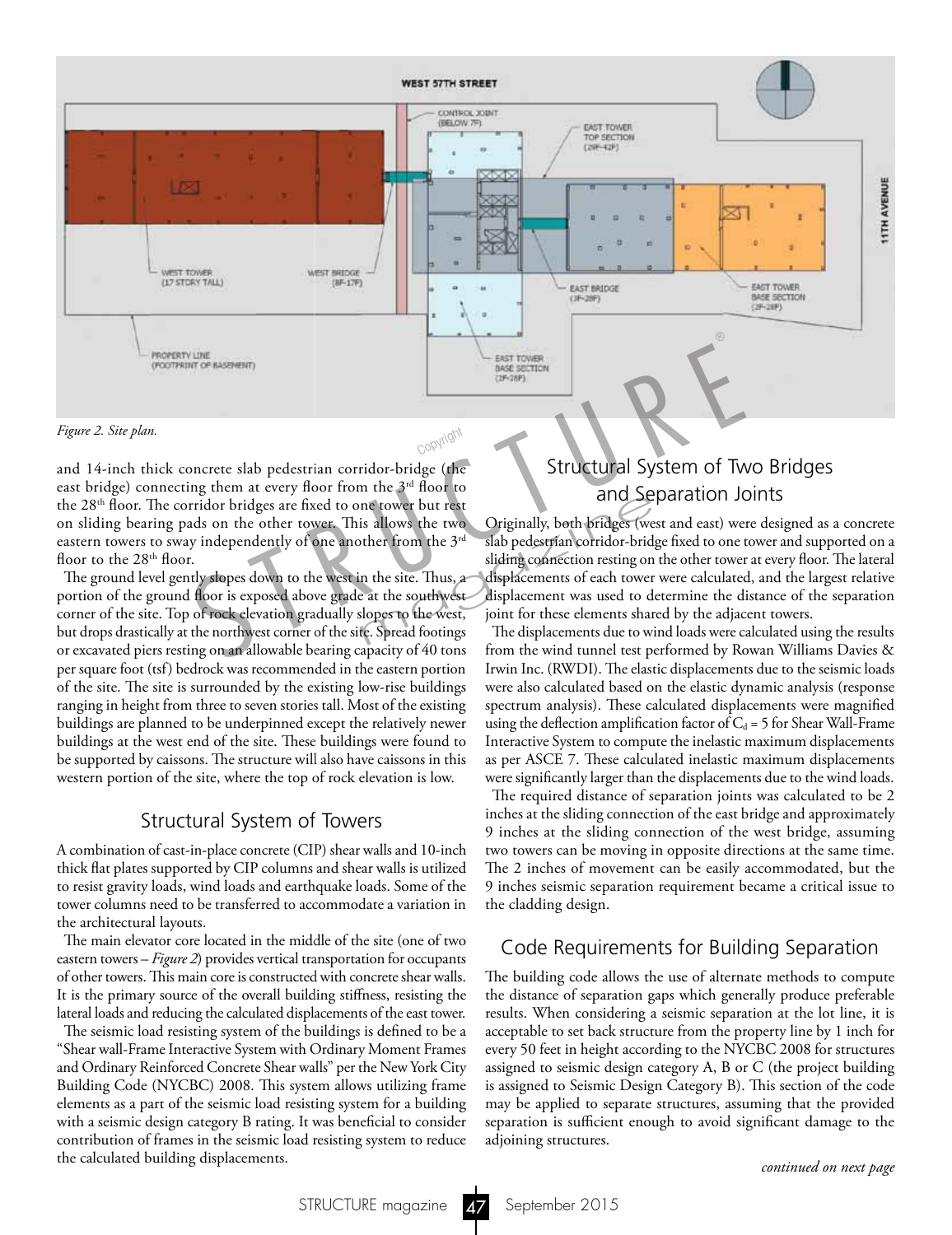The design team has adopted a more advanced analysis method (Nonlinear Response History Analysis – NLRHA) to ensure the sufficient separation gap between adjacent structures. The structural system of the west bridge was modified to become a separate ten story tall structure consisting of a 14-inch thick flat plate and four corner columns supported by the transfer beams at the  $7<sup>th</sup>$ floor. This independently supported west bridge structure, with separation gaps at both ends, would be able to accommodate larger differential movements of two adjacent towers than the previously considered system (a flat plate supported on a sliding connection at one end).

A 6-inch seismic gap (magnified by less than  $C_d$ ) is tentatively provided at both ends of the west bridge. This will allow 3½ inches of movement of the buildings, after the compressible material in the gap joints is fully compressed. This net 3½ inches of separation has been verified through the recent NLRHA.

## Development of Ground Motion Time Histories

Initially, the site-specific seismic design spectra were developed for<br>design of the structures. For NLRHA, three sets of ground motion design of the structures. For NLRHA, three sets of ground motion time histories consisting of two horizontal components were provided by Amec Foster Wheeler, Environment & Infrastructure, Inc. Three sets of seed time history (1999 Chi-Chi Earthquake) were selected. Then, these time histories were scaled to match their response spectra with the site-specific design response spectrum as per Section 16.1.3.2 of ASCE 7-10 Chapter 16. This design spectrum (*Figure 3*) represents the Maximum Considered Earthquake (MCE) with a mean recurrence interval of 2475 years (2% probability of exceedance in 50 years). The recent NLRHA.<br>
The recent NLRHA.<br>
Development of<br>
S Motion Time Histories<br>
S The Saure of SRS<br>
S The Saure of SRS<br>
Ifte seismic design spectra were developed for<br>
s For NLRHA, three sets of ground motion<br>
ing of two h

#### Estimating Required Seismic Separation

The Nonlinear Time History Analyses were performed using Perform 3D, a commercial analysis software which considers material nonlinearity. The analysis model on Perform 3D includes the cellar floor excluding foundation walls. The flat plates were modelled as slab-beam elements with an effective width reduced from a full panel width as recommended in ASCE 41. Stiffness of slab-beam elements and columns was further reduced in consideration of nonlinear behavior of structural members. Shear walls were modelled using fiber sections, and link beams are modelled using beam elements with an inelastic hinge at both ends of the link beams.

#### Wind Loads on Structurally Linked Structures

In general, for a typical single tower, the wind tunnel testing results are combined with the local climate data and the dynamic properties of the structure to generate the design wind loads. Wind loads are provided in the form of static point loads applied at each floor, along with the multiple load cases representing loading that imposes the maximum effect on the structural members. Each set of wind loads is represented by the corresponding load combination factors for each component (X, Y and Torsion) which are applied simultaneously to the tower to determine the internal forces acting in each member of the lateral load resisting system.

For buildings with rigid links or shared components, additional loading scenarios must be considered. Load cases maximizing their effects on each tower will be separately generated first. When the foundation, podium or the linked portions such as a bridge between



*Figure 3. Comparison of response spectra and 3 sets of scaled time histories prepared by Amec.*



*Figure 4. Wind load cases maximizing differential loading between towers.*



*Figure 5. Multi-blocks (substructures) approach used in wind tunnel study.*